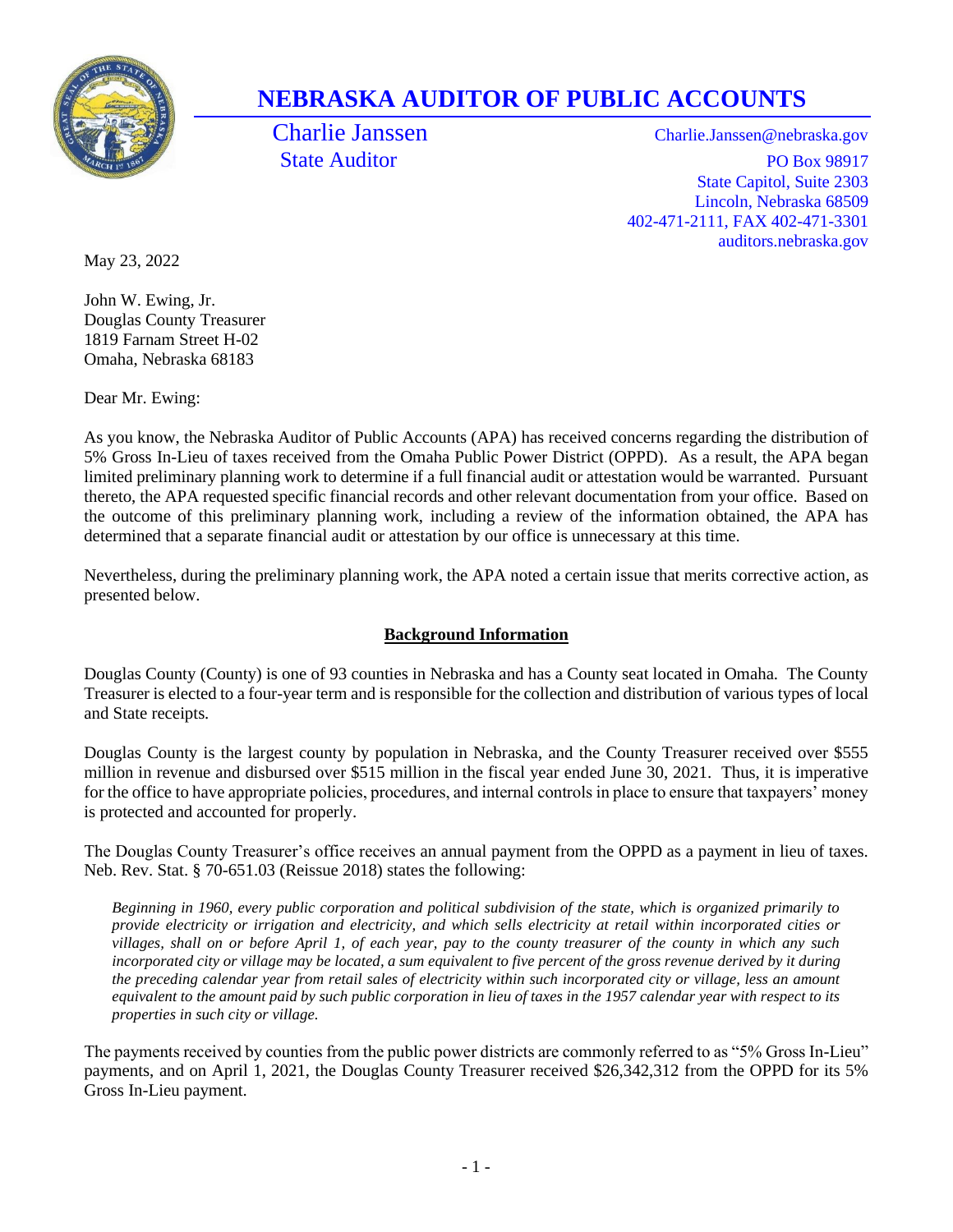The following comment and recommendation, which has been discussed with the appropriate members of the County and its management, is intended to improve internal control or result in other operating efficiencies.

#### **Comment and Recommendation**

#### **5% Gross In-Lieu Distribution**

During our testing of the Douglas County Treasurer's distribution of the April 2021 5% Gross In-Lieu payment received from the Omaha Public Power District (OPPD), we noted that multiple political subdivisions were either over- or underpaid.

The following table shows the total over- or underpayments noted for each entity:

| <b>Entity</b>                   | Over/(Under)<br><b>Payment</b> |  |  |  |
|---------------------------------|--------------------------------|--|--|--|
| <b>Omaha Public Schools</b>     | 5,651,832<br>\$                |  |  |  |
| City of Omaha                   | 4,371,097<br>\$                |  |  |  |
| Douglas County                  | 2,695,763<br>\$                |  |  |  |
| Elkhorn Public Schools          | (4, 191, 613)<br>\$            |  |  |  |
| <b>Ralston Public Schools</b>   | (4,002,335)<br>\$              |  |  |  |
| <b>Westside School District</b> | (3,705,283)<br>\$              |  |  |  |
| <b>Millard Public Schools</b>   | (818, 516)<br>\$               |  |  |  |
| City of Ralston                 | \$<br>(945                     |  |  |  |
| Net                             | ¢                              |  |  |  |

See **Exhibit A** herein for the errors noted by individual funds.

The over- and underpayments noted in the table above are due to the following errors:

• The Douglas County Treasurer failed to include the levies of all school districts within the City of Omaha, as required by Article VIII, § 11, of the Nebraska Constitution and Neb. Rev. Stat. § 70-651.04 (Reissue 2018), when calculating the distribution of the 5% Gross In-Lieu payment received from the OPPD.

Instead, the County Treasurer started the calculation by using only the Omaha Public School District levies to determine the amount to be disbursed to the five school districts within the City of Omaha. This incorrect amount was then divided among the five school districts based on the student census percentages that are also used for the distribution of city fines. As a result, multiple political subdivisions received the incorrect amount of 5% Gross In-Lieu.

It should be noted that the Douglas County Treasurer used a similar process for distributing the April 2020 in-lieu payment. The total amount received from the OPPD for April 2020 was \$26,957,456. The APA did not test that distribution, but errors similar to those noted in the table above would be expected.

- An incorrect levy was used for the Ralston Public School Voluntary Termination fund. The County Treasurer's calculation used \$0.03024 rather than the certified levy of \$0.00549. Per the Douglas County Treasurer's office, the prior year's levy was incorrectly used. This was the main reason the City of Ralston was underpaid by \$945, as shown in the above table.
- The County Treasurer's calculation used levies that were rounded to five decimal points rather than six decimal points. Because the certified levies are set to six decimal points, the failure to use the same number of decimal points in calculating the distribution resulted in small over- and underpayments for each political subdivision. The funds with only rounding errors are identified in **Exhibit A** herein.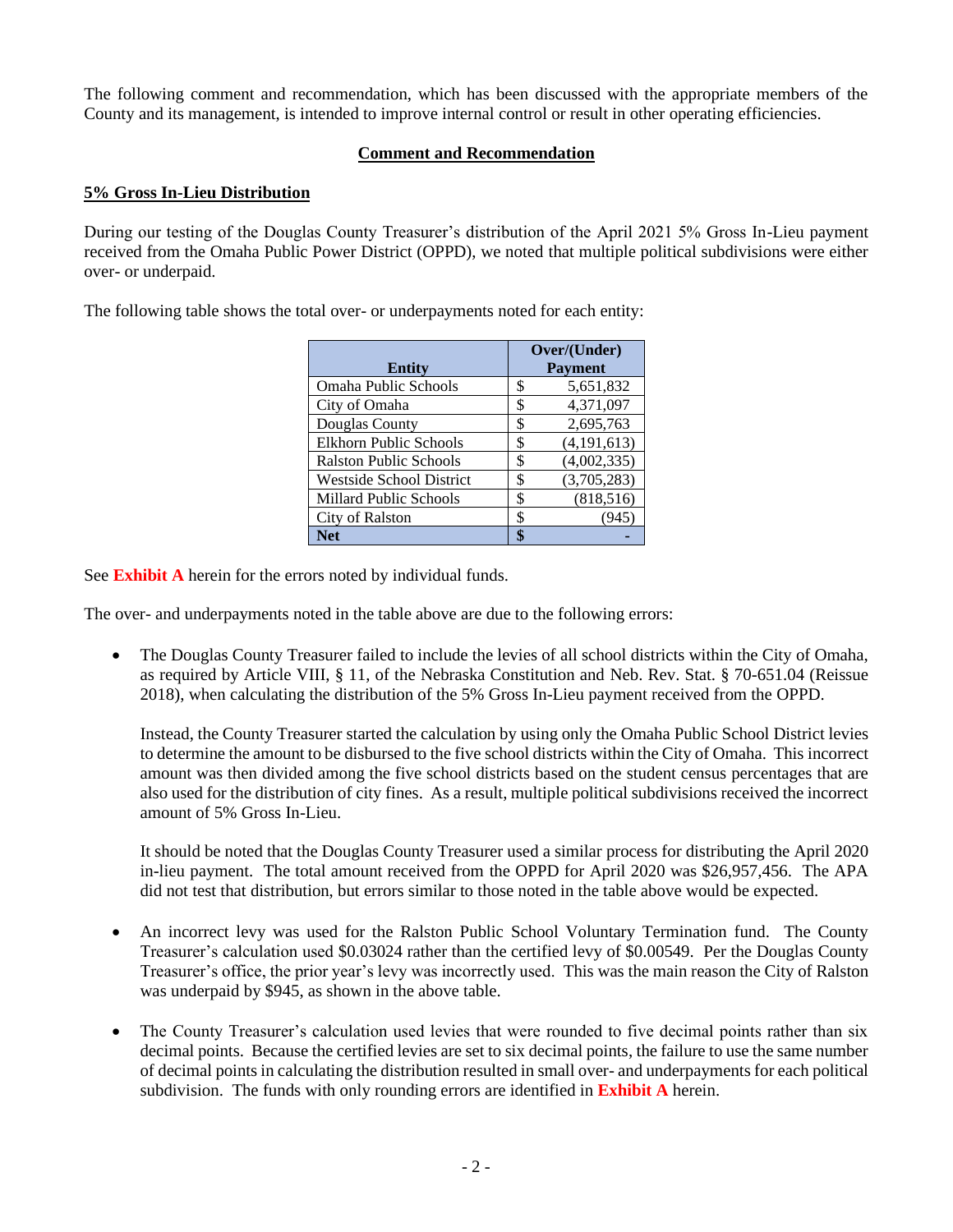It should be noted that the Omaha Public Schools, Millard Public Schools, and other Sarpy County school districts are named in a lawsuit filed against the Interim Sarpy County Treasurer for the underpayments noted in the Sarpy County Treasurer Attestation report (dated March 9, 2021) released by the APA. According to that report, the underpayments for the Omaha Public Schools and Millard Public Schools totaled \$1,437,684 and \$2,393,675, respectively. As of the date of this letter, the court case is still pending.

Article VIII, § 11, of the Nebraska Constitution states, in relevant part, the following:

*The legislature may require each such public corporation to pay to the treasurer of any county in which may be located any incorporated city or village, within the limits of which such public corporation sells electricity at retail, a sum equivalent to five (5) per cent of the annual gross revenue of such public corporation derived from retail sales of electricity within such city or village, less an amount equivalent to the 1957 payments in lieu of taxes made by such public corporation with respect to property or operations in any such city or village. The payments in lieu of tax as made in 1957, together with any payments made as authorized in this section shall be in lieu of all other taxes, payments in lieu of taxes, franchise payments, occupation and excise taxes, but shall not be in lieu of motor vehicle licenses and wheel taxes, permit fees, gasoline tax and other such excise taxes or general sales taxes levied against the public generally.*

*So much of such five (5) per cent as is in excess of an amount equivalent to the amount paid by such public corporation in lieu of taxes in 1957 shall be distributed in each year to the city or village, the school districts located in such city or village, the county in which such city or village is located, and the State of Nebraska, in the proportion that their respective property tax mill levies in each such year bear to the total of such mill levies.*

Section § 70-651.04 states the following:

*All payments which are based on retail revenue from each incorporated city or village shall be divided and distributed by the county treasurer to that city or village, to the school districts located in that city or village, to any learning community located in that city or village for payments distributed prior to September 1, 2017, and to the county in which may be located any such incorporated city or village in the proportion that their respective property tax levies*  in the preceding year bore to the total of such levies, except that the only learning community levies to be included *are the common levies for which the proceeds are distributed to member school districts pursuant to section 79-1073.*

Additionally, good internal controls require procedures to ensure that the distribution of 5% Gross In-Lieu taxes is calculated in accordance with State statute by including the correct levies for all school districts located within each municipality. Those same procedures should ensure also that the levies used for calculating the distribution agree to the certified levies and are not improperly rounded but contain the same number of decimal points as those found in the certified levies.

Without such procedures, there is an increased risk of not only political subdivisions not receiving the appropriate amount of funding but also loss or misuse of funds.

> We recommend the County Treasurer correct the erroneous distributions. Additionally, we recommend the County Treasurer implement procedures to ensure future distributions are calculated correctly and in compliance with the Nebraska Constitution and State statute.

*Douglas County Treasurer's Response: The Douglas County Treasurer admits to mistakenly utilizing the Omaha Public Schools levy to determine the amount to be disbursed to the five school districts within the City of Omaha. The Douglas County Treasurer distributed the OPPD 5% Gross In-Lieu of taxes based on the number of students in each district. As one of the only county treasurers in Nebraska distributing 5% Gross In-Lieu to multiple school districts in the same city, we believe that a good faith mistake was made in interpreting the distribution to multiple school districts in the same city based on Neb. Rev. Stat. § 70-651.04. The Douglas County Treasurer had begun their own internal review of this distribution prior to the State Auditor's review.*

*The Treasurer has corrected its calculations and distributions for the 2022 5% Gross In-Lieu of taxes based on the APA's comment and recommendations.*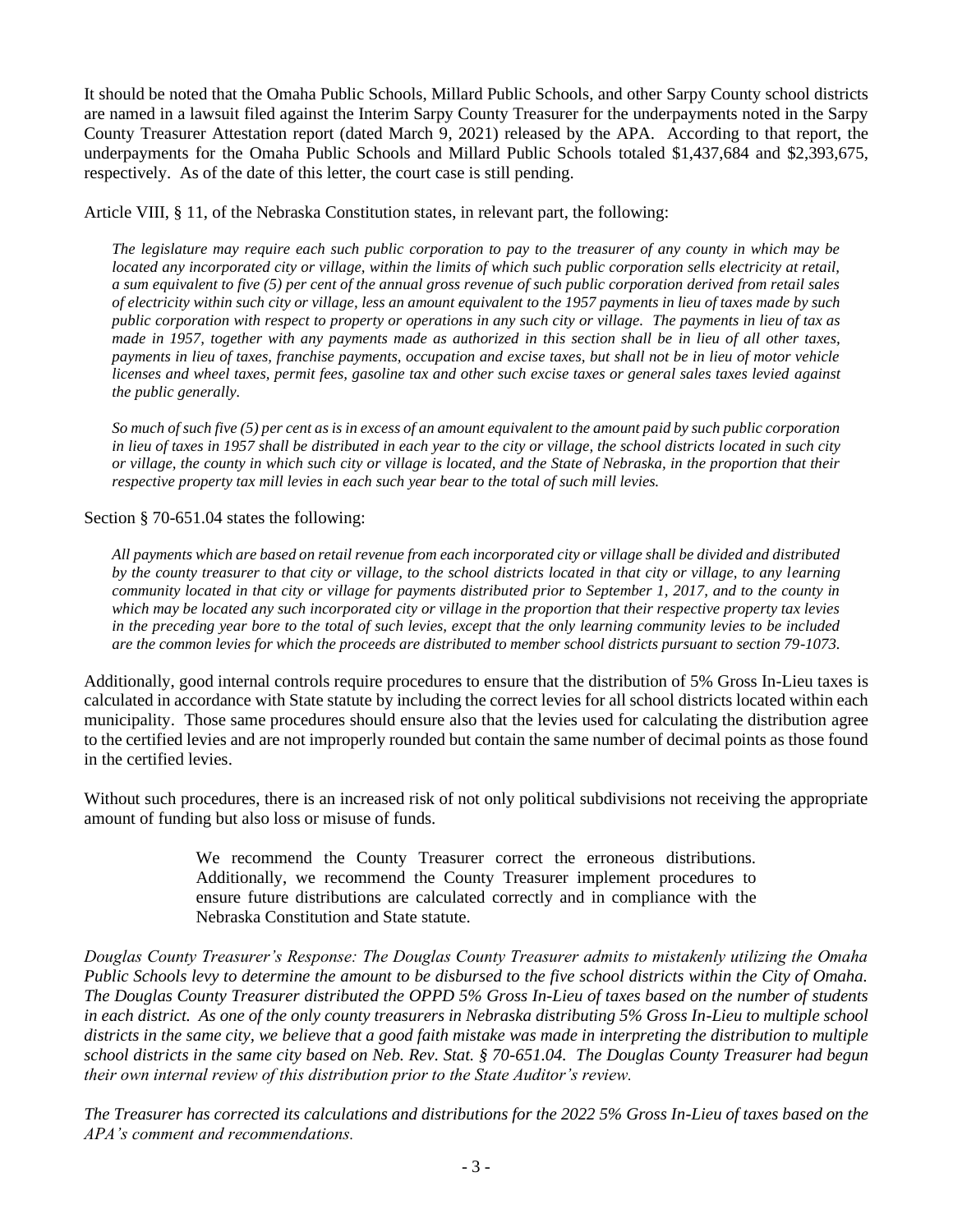\* \* \* \* \* \*

Our audit procedures are designed primarily on a test basis and, therefore, may not bring to light all weaknesses in policies or procedures that may exist. Our objective is, however, to use the knowledge gained during the performance of our audit work to make comments and suggestions that we hope will be useful to the Douglas County Treasurer.

Draft copies of this letter were furnished to the Douglas County Treasurer's office to provide its management with an opportunity to review and to respond to the comment and recommendation contained herein. Any formal response received has been incorporated into this letter. Such response has been objectively evaluated and recognized, as appropriate, in the letter. A response that indicates corrective action has been taken was not verified at this time.

This communication is intended solely for the information and use of the Douglas County Treasurer, and it is not intended to be, and should not be, used by anyone other than these specified parties. However, this communication is a matter of public record, and its distribution is not limited.

If you have any questions regarding the above information, please contact our office.

Audit Staff Working on this Examination: Craig Kubicek, CPA, CFE – Deputy Auditor Dakota Christensen, CPA, CFE – Audit Manager Jennifer Cromwell, CFE – Investigation Examiner II Derek Baumfalk – Auditor

Sincerely,

Craig Kubicere

Craig Kubicek, CPA, CFE Deputy Auditor Auditor of Public Accounts Room 2303, State Capitol Lincoln, NE 68509 Phone (402) 471-3686 [craig.kubicek@nebraska.gov](mailto:craig.kubicek@nebraska.gov)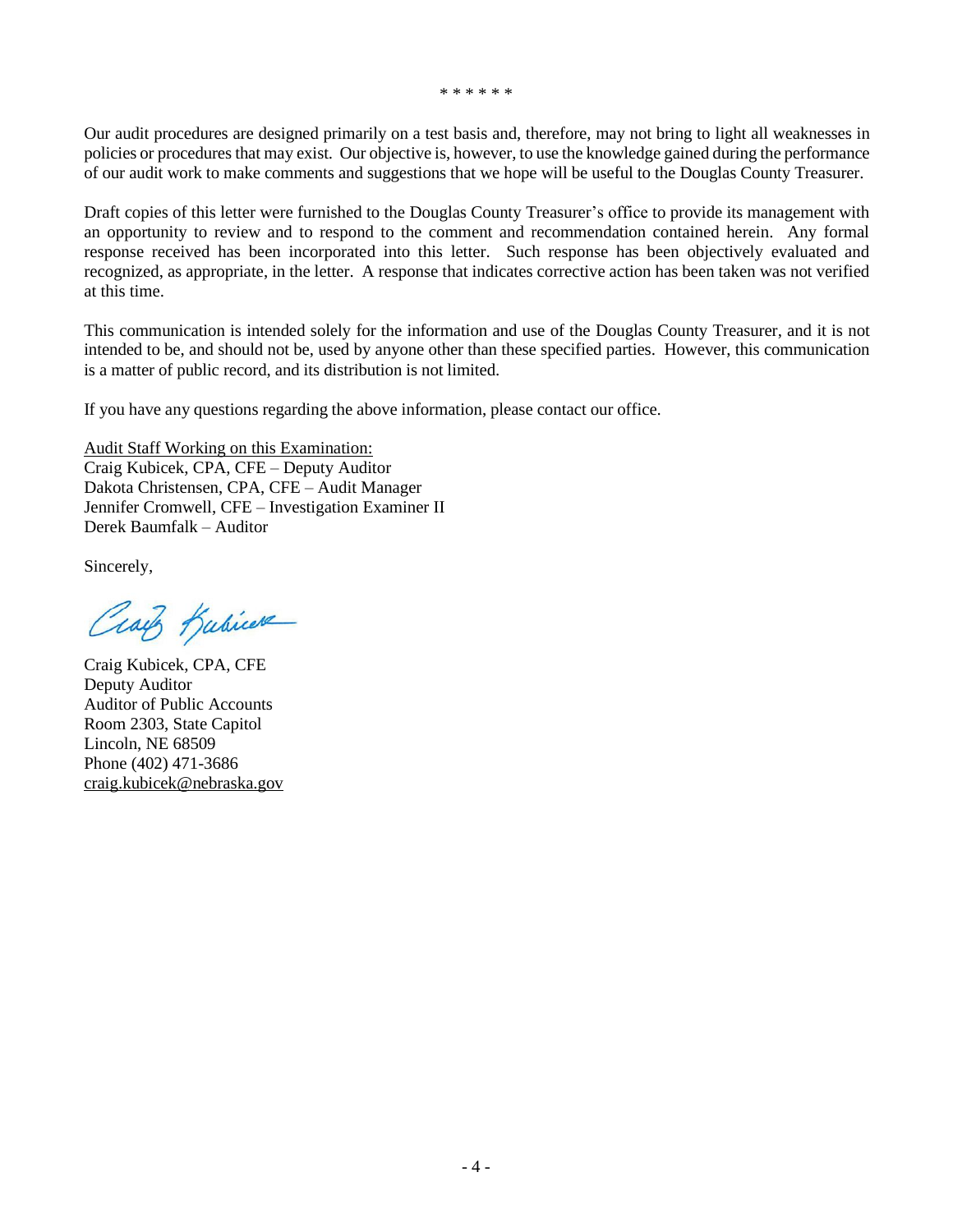## DOUGLAS COUNTY TREASURER **5% GROSS IN-LIEU OVER/(UNDER) PAYMENTS BY FUND** APRIL 2021 DISTRIBUTION

|                                           | <b>Auditor's</b>         |                     |                            |                     |                            |                     |
|-------------------------------------------|--------------------------|---------------------|----------------------------|---------------------|----------------------------|---------------------|
|                                           |                          | <b>Calculated</b>   |                            | Treasurer's         |                            | <b>Over/(Under)</b> |
| Fund                                      |                          | <b>Distribution</b> |                            | <b>Distribution</b> |                            | <b>Payment</b>      |
| <b>County General</b>                     | \$                       | 896,242.94          | $\overline{\mathcal{S}}$   | 2,945,846.48        | $\overline{\mathcal{S}}$   | 2,049,603.54        |
| <b>Community Services</b>                 | \$                       | 26,188.37           | $\overline{\mathcal{S}}$   | 86,119.37           | $\mathbb{S}$               | 59,931.00           |
| Douglas County Health Center              | \$                       | 41,270.52           | \$                         | 135,666.97          | $\mathcal{S}$              | 94,396.45           |
| <b>Community Mental Health Center</b>     | \$                       | 86,564.80           | \$                         | 284,437.62          | $\overline{\mathcal{S}}$   | 197,872.82          |
| Veterans                                  | \$                       | 1,846.39            | \$                         | 6,028.78            | $\mathcal{S}$              | 4,182.39            |
| <b>State Institutions</b>                 | $\overline{\mathcal{S}}$ | 1,000.96            | $\overline{\mathcal{S}}$   | 3,277.86            | $\overline{\mathcal{S}}$   | 2,276.90            |
| Douglas County Justice Center             | $\overline{\mathcal{S}}$ | 59,893.89           | $\overline{\mathcal{S}}$   | 196,880.80          | $\overline{\mathcal{S}}$   | 136,986.91          |
| <b>Debt Services</b>                      | \$                       | 15,967.45           | $\mathcal{S}$              | 52,430.26           | $\mathcal{S}$              | 36,462.81           |
| <b>Health Department</b>                  | $\overline{\$}$          | 22,683.03           | $\overline{\mathcal{S}}$   | 74,584.87           | $\overline{\mathcal{S}}$   | 51,901.84           |
| Corrections Bond                          | \$                       | 14,097.14           | $\overline{\mathcal{S}}$   | 46,401.47           | $\overline{\mathcal{S}}$   | 32,304.33           |
| Public Safety Bond                        | \$                       | 13,020.41           | $\mathcal{S}$              | 42,864.02           | $\boldsymbol{\mathsf{S}}$  | 29,843.61           |
| <b>Douglas County Subtotal</b>            | $\overline{\mathcal{S}}$ | 1,178,775.90        | $\overline{\mathcal{S}}$   | 3,874,538.50        | $\overline{\mathcal{S}}$   | 2,695,762.60        |
| Omaha Public Schools General              | \$                       | 3,591,034.69        | $\mathcal{S}$              | 8,266,254.52        | $\boldsymbol{\mathsf{S}}$  | 4,675,219.83        |
| Omaha Public Schools Bond                 | \$                       | 606,125.91          | $\mathcal{S}$              | 1,395,206.88        | $\boldsymbol{\mathsf{S}}$  | 789,080.97          |
| Omaha Public Schools Spec. Building       | \$                       | 97,277.39           | $\mathcal{S}$              | 223,893.84          | $\overline{\mathcal{S}}$   | 126,616.45          |
| Omaha Public Schools Qualified Cap        | \$                       | 46,759.90           | $\mathcal{S}$              | 107,674.90          | $\mathcal{S}$              | 60,915.00           |
| <b>Omaha Public Schools Subtotal</b>      | $\overline{\mathcal{S}}$ | 4,341,197.89        | $\boldsymbol{\mathcal{S}}$ | 9,993,030.14        | $\boldsymbol{\mathcal{S}}$ | 5,651,832.25        |
| Ralston Public School General             | \$                       | 3,803,008.85        | $\mathcal{S}$              | 451,226.42          | $\overline{\mathcal{S}}$   | (3,351,782.43)      |
| <b>Ralston Public School Bond</b>         | \$                       | 707,826.87          | $\mathcal{S}$              | 83,983.74           | $\mathcal{S}$              | (623, 843.13)       |
| <b>Ralston Qualified Capital</b>          | \$                       | 13,842.95           | \$                         | 1,641.43            | $\mathcal{S}$              | (12,201.52)         |
| <b>Ralston Voluntary Termination</b>      | $\overline{\$}$          | 19,884.30           | \$                         | 5,375.97            | \$                         | (14,508.33)         |
| <b>Ralston Public Schools</b>             | $\overline{\mathcal{S}}$ | 4,544,562.97        | \$                         | 542,227.56          | $\boldsymbol{\mathcal{S}}$ | (4,002,335.41)      |
| <b>Westside School District General</b>   | \$                       | 4,135,443.83        | \$                         | 907,997.94          | $\mathcal{S}$              | (3,227,445.89)      |
| Westside School District Bond             | $\overline{\$}$          | 612,269.60          | \$                         | 134,432.93          | \$                         | (477, 836.67)       |
| <b>Westside School District Subtotal</b>  | $\overline{\mathcal{S}}$ | 4,747,713.43        | \$                         | 1,042,430.87        | \$                         | (3,705,282.56)      |
| Elkhorn Public Schools General            | \$                       | 3,595,317.08        | \$                         | 568,342.58          | $\overline{\mathcal{S}}$   | (3,026,974.50)      |
| Elkhorn Public Schools Spec. Building     | \$                       | 78,300.54           | \$                         | 12,377.36           | \$                         | (65, 923.18)        |
| Elkhorn Public Schools Bond               | \$                       | 1,305,008.92        | \$                         | 206,293.55          | \$                         | (1,098,715.37)      |
| <b>Elkhorn Public Schools Subtotal</b>    | $\overline{\mathcal{S}}$ | 4,978,626.54        | \$                         | 787,013.49          | \$                         | (4,191,613.05)      |
| Millard Public Schools General            | $\overline{\mathcal{S}}$ | 3,714,284.51        | \$                         | 3,011,491.67        | \$                         | (702, 792.84)       |
| Millard Public Schools Bond               | \$                       | 452,053.53          | \$                         | 366,520.22          | \$                         | (85, 533.31)        |
| Millard Public Schools Spec. Building     | \$                       | 159,548.30          | \$                         | 129,358.86          | \$                         | (30, 189.44)        |
| <b>Millard Public Schools Subtotal</b>    | $\overline{\mathcal{S}}$ | 4,325,886.34        | \$                         | 3,507,370.75        | $\boldsymbol{\mathcal{S}}$ | (818, 515.59)       |
| Douglas County West General               | \$                       | 218,806.59          | \$                         | 218,807.28          | \$                         | 0.69                |
| Douglas County West Spec. Building        | \$                       | 39,352.34           | $\overline{\mathcal{S}}$   | 39,353.64           | $\overline{\$}$            | 1.30                |
| Douglas County West Qualified Cap         | \$                       | 9,219.85            | \$                         | 9,217.92            | $\boldsymbol{\mathsf{S}}$  | (1.93)              |
| <b>Douglas County West Subtotal</b>       | $\overline{\mathcal{S}}$ | 267,378.78          | \$                         | 267,378.84          | \$                         | 0.06                |
| Bennington Public School #59 Gen.         | \$                       | 39,240.88           | \$                         |                     | \$                         | (0.10)              |
|                                           | \$                       |                     |                            | 39,240.78           | \$                         |                     |
| Bennington Public School Bond             | \$                       | 12,718.33           | \$<br>\$                   | 12,718.41           | \$                         | 0.08                |
| <b>Bennington Special Building</b>        | \$                       | 36.55               | \$                         | 36.66<br>1,496.28   | \$                         | 0.11                |
| <b>Bennington Qualified Capital</b>       | $\overline{\mathcal{S}}$ | 1,496.40            |                            |                     |                            | (0.12)              |
| <b>Bennington Public Schools Subtotal</b> |                          | 53,492.16           | \$                         | 53,492.13           | \$                         | (0.03)              |
| Omaha General                             | \$                       | 1,043,622.28        | \$                         | 3,840,124.79        | \$                         | 2,796,502.51        |
| Omaha Bond                                | \$                       | 521,058.93          | \$                         | 2,207,611.07        | \$                         | 1,686,552.14        |
| Omaha Judgment                            | \$                       | 20,992.10           | \$                         |                     | \$                         | (20,992.10)         |
| Omaha Redevelopment                       | \$                       | 90,965.77           | \$                         |                     | $\boldsymbol{\mathsf{S}}$  | (90, 965.77)        |
| City of Omaha Subtotal                    | $\overline{\mathbf{S}}$  | 1,676,639.08        | \$                         | 6,047,735.86        | \$                         | 4,371,096.78        |
| Ralston                                   | \$                       | 53,040.92           | \$                         | 52,465.25           | \$                         | (575.67)            |
| Ralston Bond                              | $\overline{\$}$          | 34,055.40           | \$                         | 33,686.42           | $\$\,$                     | (368.98)            |
| <b>City of Ralston Subtotal</b>           | $\overline{\mathcal{S}}$ | 87,096.32           | \$                         | 86,151.67           | $\boldsymbol{\mathcal{S}}$ | (944.65)            |